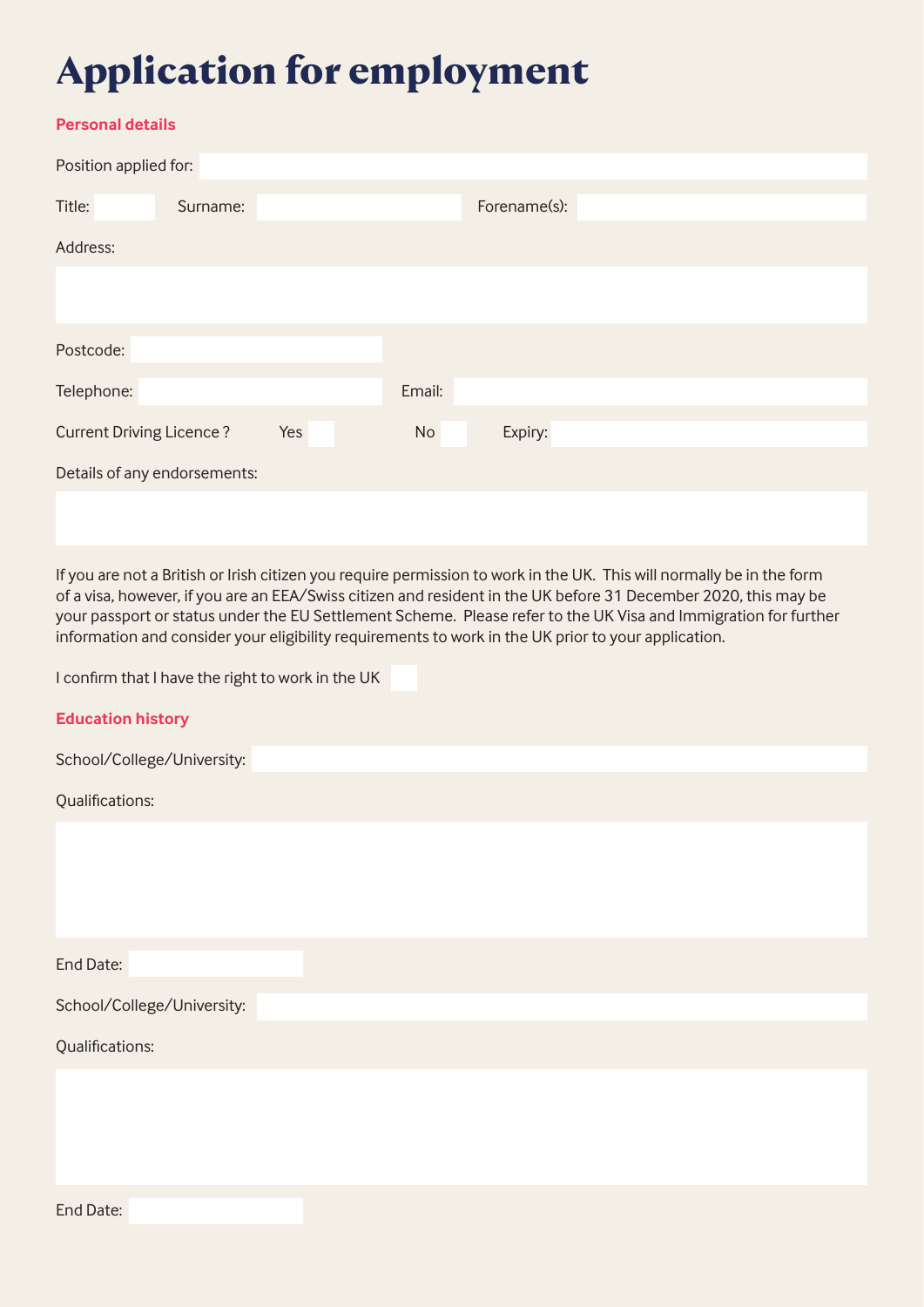## **Employment history**

| Employer:                       |     |         |
|---------------------------------|-----|---------|
| Job title:                      |     | Salary: |
| Key roles and responsibilities: |     |         |
|                                 |     |         |
|                                 |     |         |
|                                 |     |         |
| From:                           | To: |         |
| Reason for leaving:             |     |         |
|                                 |     |         |
| Employer:                       |     |         |
| Job title:                      |     | Salary: |
| Key roles and responsibilities: |     |         |
|                                 |     |         |
|                                 |     |         |
|                                 |     |         |
| From:                           | To: |         |
| Reason for leaving:             |     |         |
|                                 |     |         |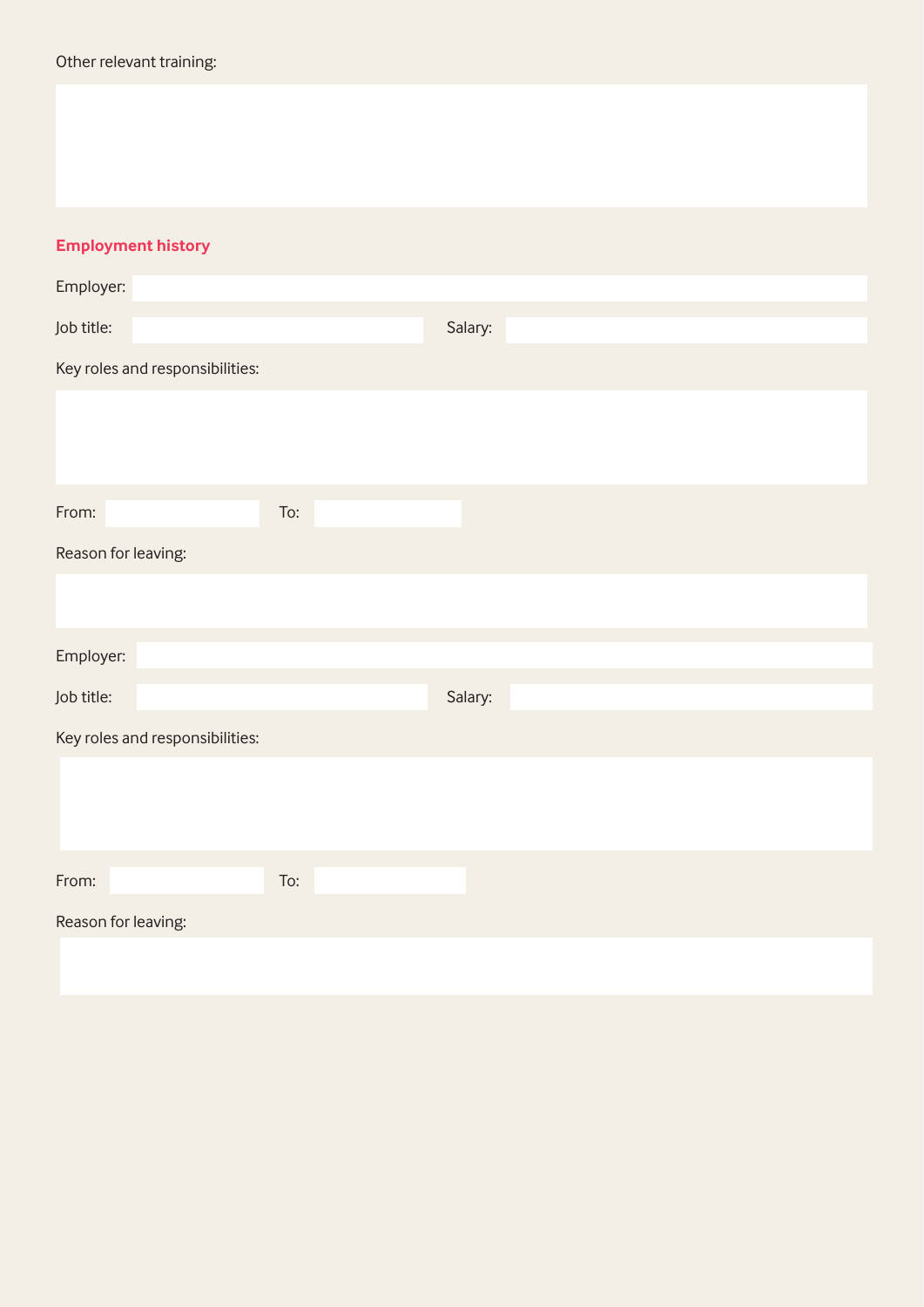| Employer:                       |     |         |
|---------------------------------|-----|---------|
| Job title:                      |     | Salary: |
| Key roles and responsibilities: |     |         |
|                                 |     |         |
|                                 |     |         |
| From:                           | To: |         |
| Reason for leaving:             |     |         |
|                                 |     |         |
|                                 |     |         |
| Employer:                       |     |         |
| Job title:                      |     | Salary: |
| Key roles and responsibilities: |     |         |
|                                 |     |         |
|                                 |     |         |
| From:                           | To: |         |
| Reason for leaving:             |     |         |
|                                 |     |         |
| Other previous employment:      |     |         |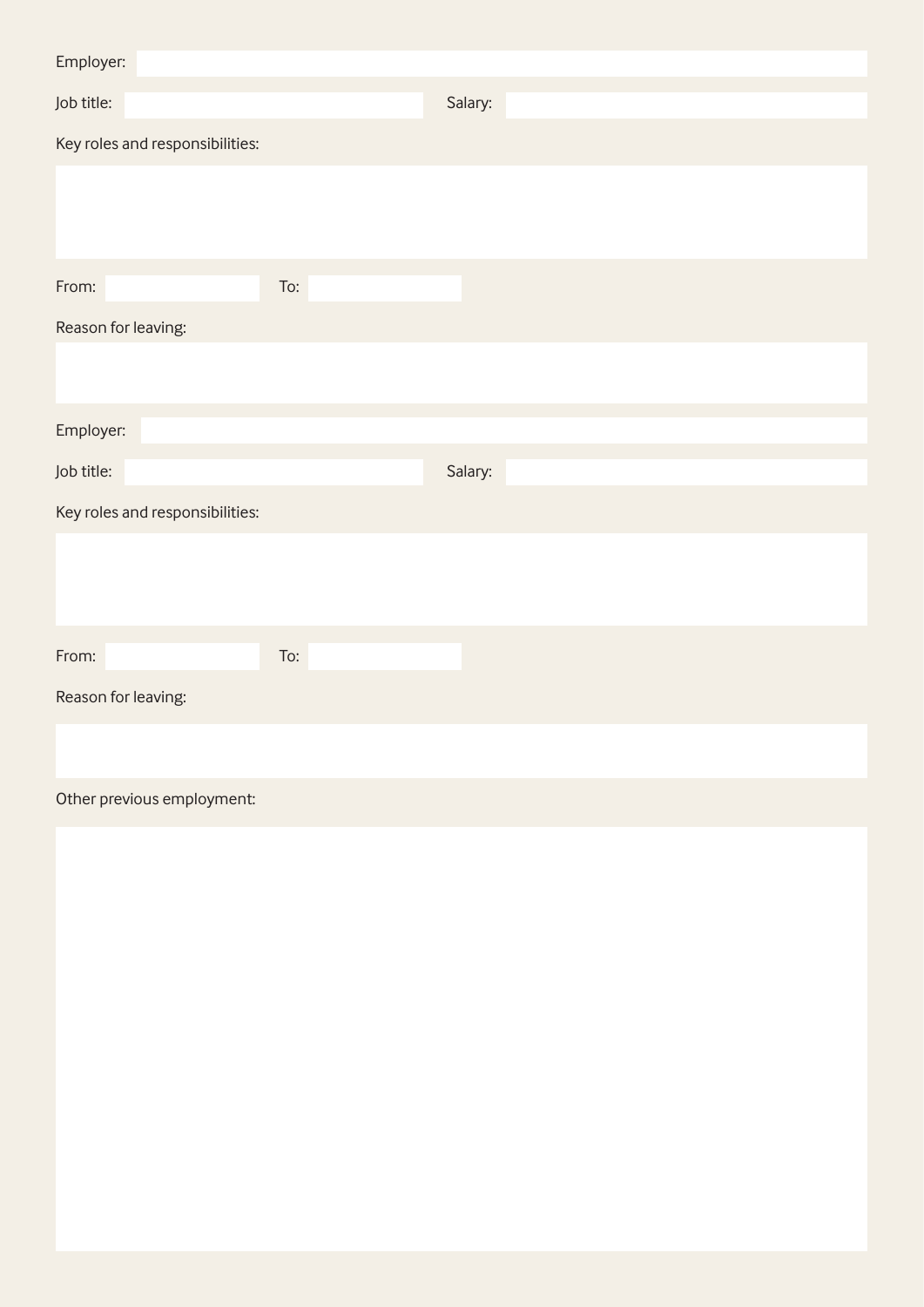#### **References**

Please provide details of two persons (one being your most recent employer), who can provide employment references. If you have not had more than one employer, please provide an additional character referee or educational..

| Name:         |
|---------------|
| Relationship: |
| Telephone:    |
| Email:        |
|               |
| Name:         |
| Relationship: |
| Telephone:    |
| Email:        |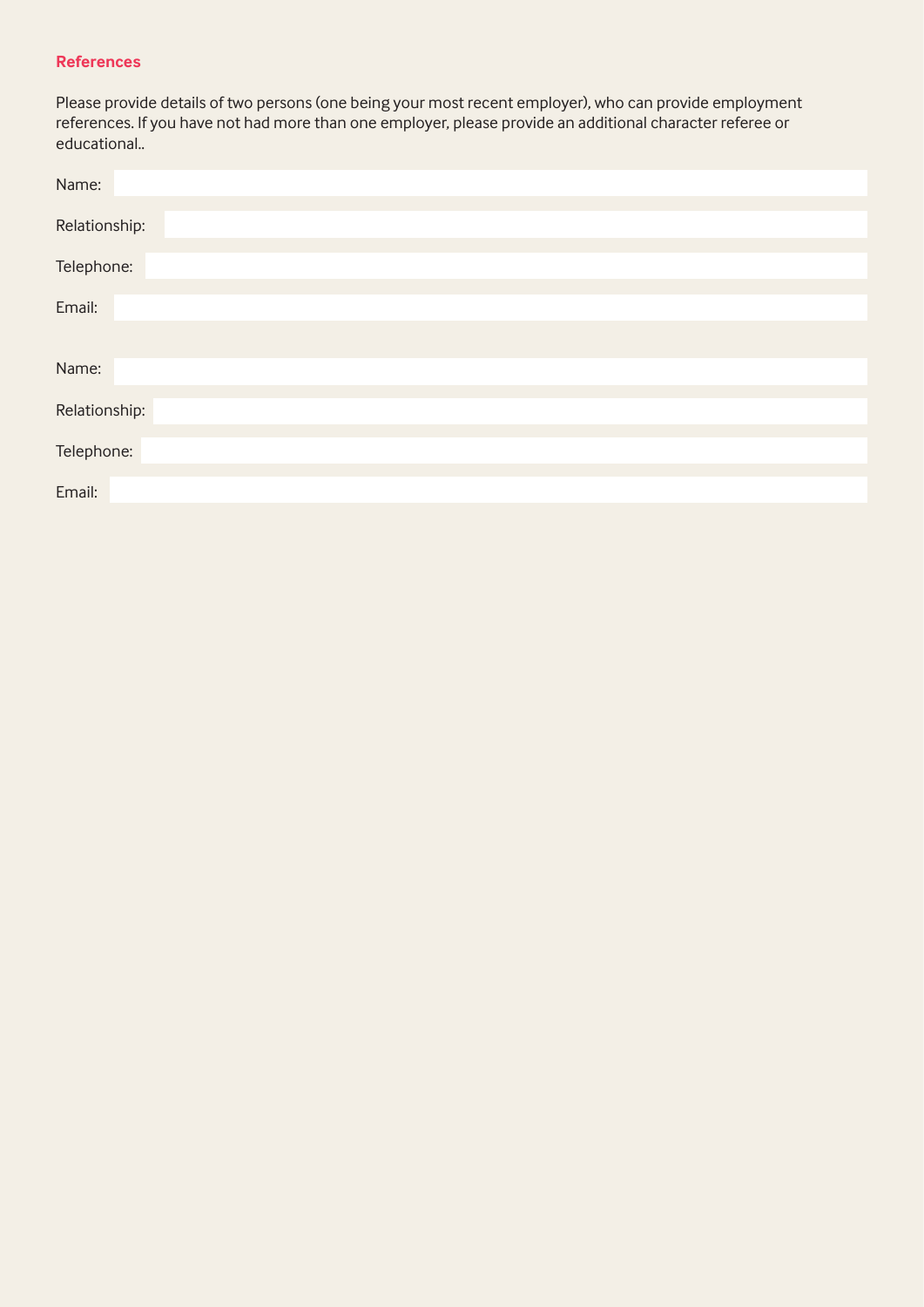### **Supporting Statement**

Please detail any experience or skills that you feel would enable you to match the requirements in the job description and person specification. This section should be completed with reference to the person specification, ensuring you demonstrate that you meet all the essential criteria and where possible the desirable criteria.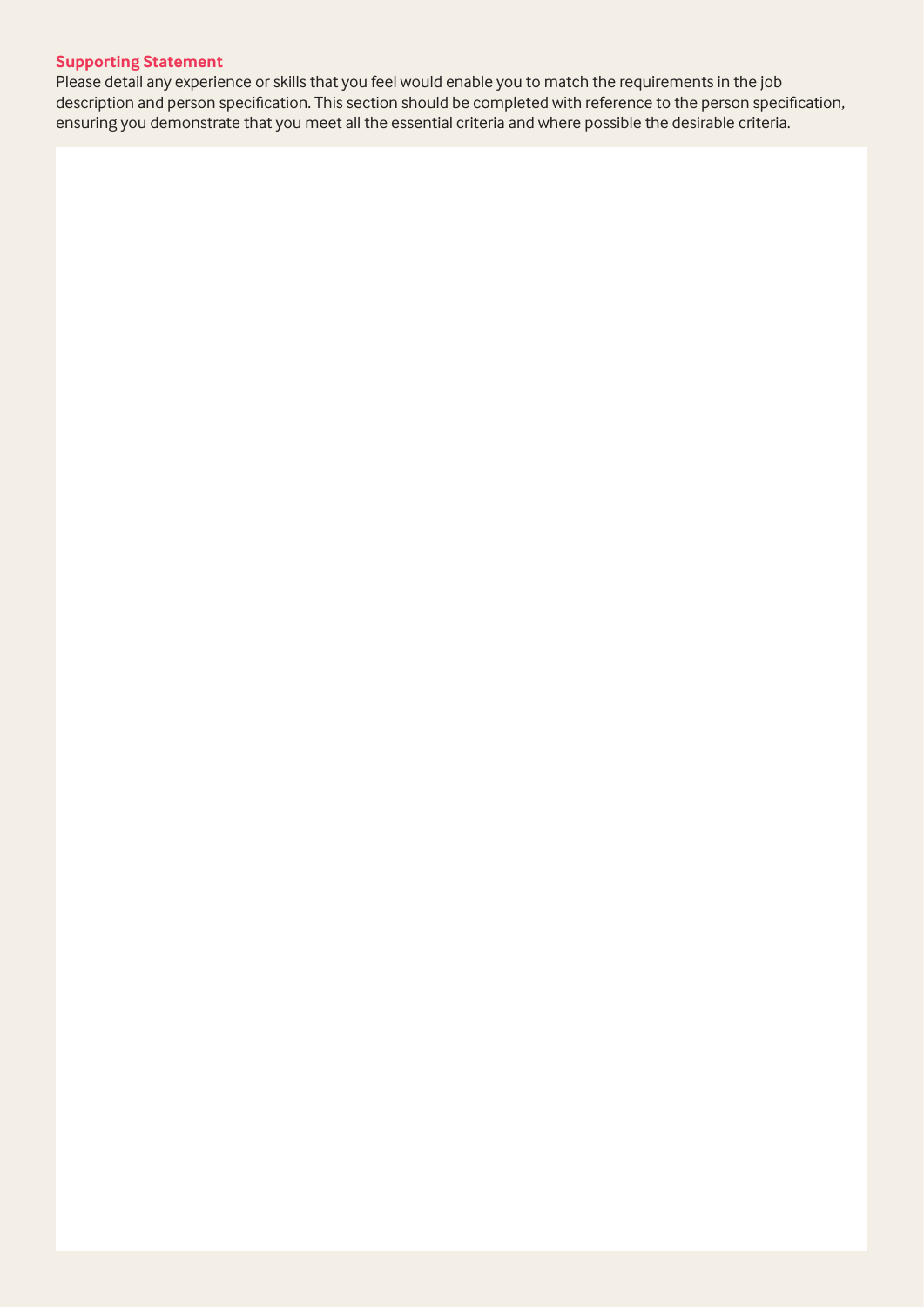### **Equality and Diversity**

Bransby Horses is committed to equality of opportunity and strives to create an inclusive and diverse working environment. We therefore welcome applications from all sections of the community.

The information we ask you to provide via this Equal Opportunities Form is "sensitive personal data" and requires your explicit consent before we can process it. This information will be processed for monitoring purposes to assess the effectiveness of our equal opportunities and diversity efforts. This information will not be seen by the interview panel or used in any way for the purposes of selection. Any data from this form will only be used in an anonymised form (so you cannot be identified from it) and are only shared within relevant internal functions.

Completion of this form is voluntary and if you do not wish to answer any question(s), this will not affect your application in any way. For more information on what personal data we collect and why, please read our HR Privacy Statement.

# **Gender**  Man Woman Intersex Non-binary Prefer not to say If you prefer to use your own term, please specify here **Are you married or in a civil partnership?**  Yes No Prefer not to say **Age** 16-24 25-29 30-34 35-39 40-44 45-49 50-54 55-59 60-64 65+ Prefer not to say

### **What is your ethnicity?**

Ethnic origin is not about nationality, place of birth or citizenship. It is about the group to which you perceive you belong. Please tick the appropriate box:

| Arab                                                                              | Asian or Asian British: Indian    | Asian or Asian British: Pakistani |  |
|-----------------------------------------------------------------------------------|-----------------------------------|-----------------------------------|--|
| Asian or Asian British: Bangladeshi                                               | Asian or Asian British: Chinese   | Asian or Asian British: Other     |  |
| Black or Black British: African                                                   | Black or Black British: Caribbean | Black or Black British: Other     |  |
| Mixed: White and Black Caribbean                                                  | Mixed: White and Black African    | Mixed: White and Asian            |  |
| Mixed: Other                                                                      | White: British                    | White: Irish                      |  |
| White: Other                                                                      |                                   |                                   |  |
| If any other ethnic group or you prefer your own definition, please specify here: |                                   |                                   |  |

Prefer not to say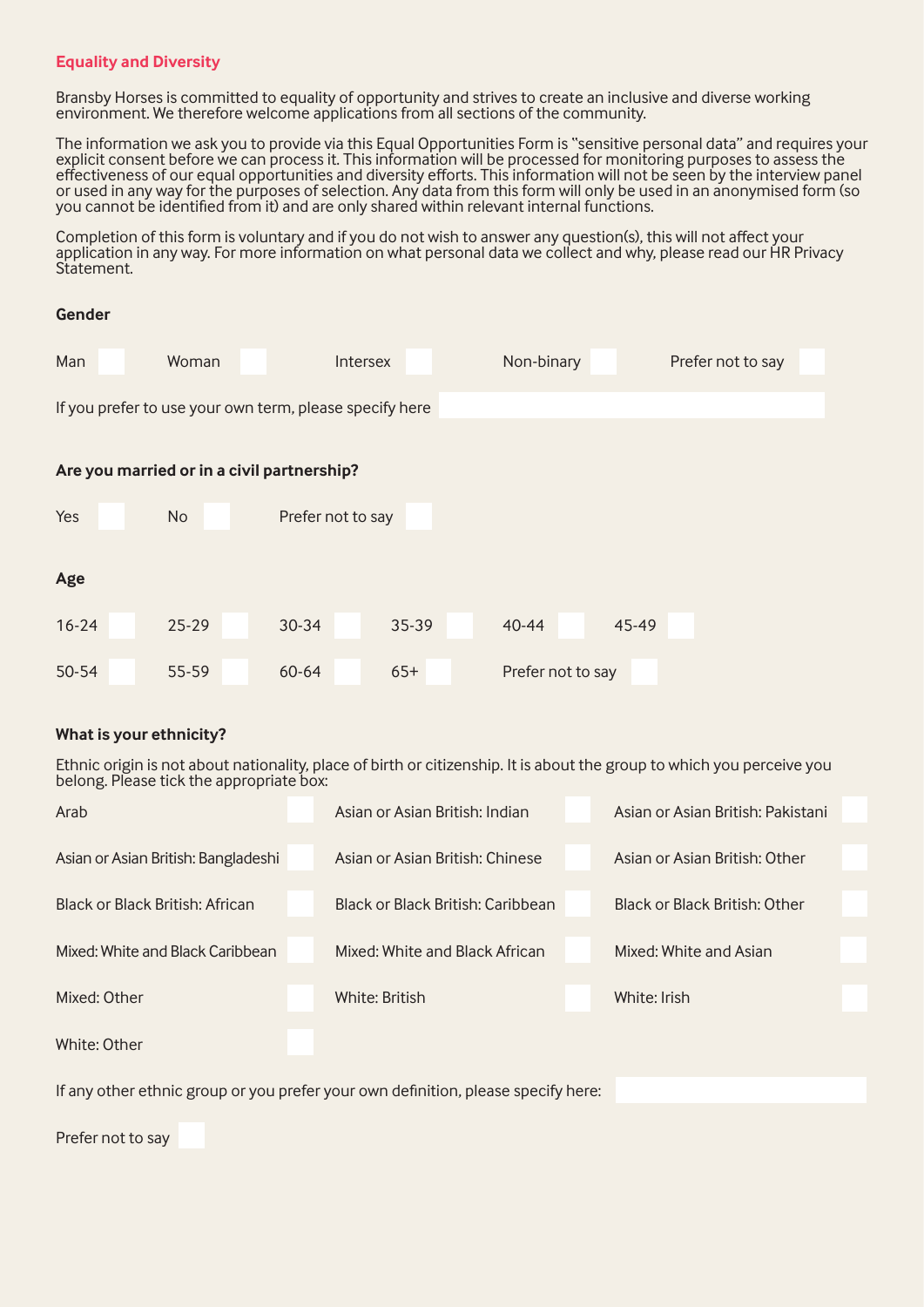| Do you consider yourself to have a disability or health condition?                                                                                                                                                                         |                   |                   |                                                                   |                   |
|--------------------------------------------------------------------------------------------------------------------------------------------------------------------------------------------------------------------------------------------|-------------------|-------------------|-------------------------------------------------------------------|-------------------|
| Yes<br><b>No</b>                                                                                                                                                                                                                           | Prefer not to say |                   |                                                                   |                   |
| What is the effect or impact of your disability or health condition on your ability to give your best at work?                                                                                                                             |                   |                   |                                                                   |                   |
| Please write in here:                                                                                                                                                                                                                      |                   |                   |                                                                   |                   |
| The information in this form is for monitoring purposes only. If you believe you need a 'reasonable adjustment', then<br>please discuss this with your manager, or the manager running the recruitment process if you are a job applicant. |                   |                   |                                                                   |                   |
| What is your sexual orientation?                                                                                                                                                                                                           |                   |                   |                                                                   |                   |
| Heterosexual<br>Gay                                                                                                                                                                                                                        | Lesbian           | <b>Bisexual</b>   | Prefer not to say                                                 |                   |
| If you prefer to use your own term, please specify here:                                                                                                                                                                                   |                   |                   |                                                                   |                   |
| What is your religion or belief?                                                                                                                                                                                                           |                   |                   |                                                                   |                   |
| No religion or belief                                                                                                                                                                                                                      | <b>Buddhist</b>   | Christian         | Hindu                                                             |                   |
| Jewish                                                                                                                                                                                                                                     | Muslim            | Sikh              | Prefer not to say                                                 |                   |
| If other religion or belief, please specify here:                                                                                                                                                                                          |                   |                   |                                                                   |                   |
| What is your current working pattern?                                                                                                                                                                                                      |                   |                   |                                                                   |                   |
| Full-time                                                                                                                                                                                                                                  | Part-time         | Prefer not to say |                                                                   |                   |
| What is your flexible working arrangement?                                                                                                                                                                                                 |                   |                   |                                                                   |                   |
| Flexi-time<br>None                                                                                                                                                                                                                         | Staggered hours   |                   | Term-time hours                                                   | Annualised hours  |
| Flexible shifts<br>Job-share                                                                                                                                                                                                               | Compressed hours  |                   | Homeworking                                                       | Prefer not to say |
| If other, please specify here:                                                                                                                                                                                                             |                   |                   |                                                                   |                   |
| Do you have caring responsibilities? If yes, please tick all that apply                                                                                                                                                                    |                   |                   |                                                                   |                   |
|                                                                                                                                                                                                                                            |                   |                   |                                                                   |                   |
| None                                                                                                                                                                                                                                       |                   |                   | Primary carer of a child/children (under 18)                      |                   |
| Primary carer of disabled child/children                                                                                                                                                                                                   |                   |                   | Primary carer of disabled adult (18 and over)                     |                   |
| Primary carer of older person                                                                                                                                                                                                              |                   |                   | Secondary carer (another person carries out the main caring role) |                   |
| Prefer not to say                                                                                                                                                                                                                          |                   |                   |                                                                   |                   |